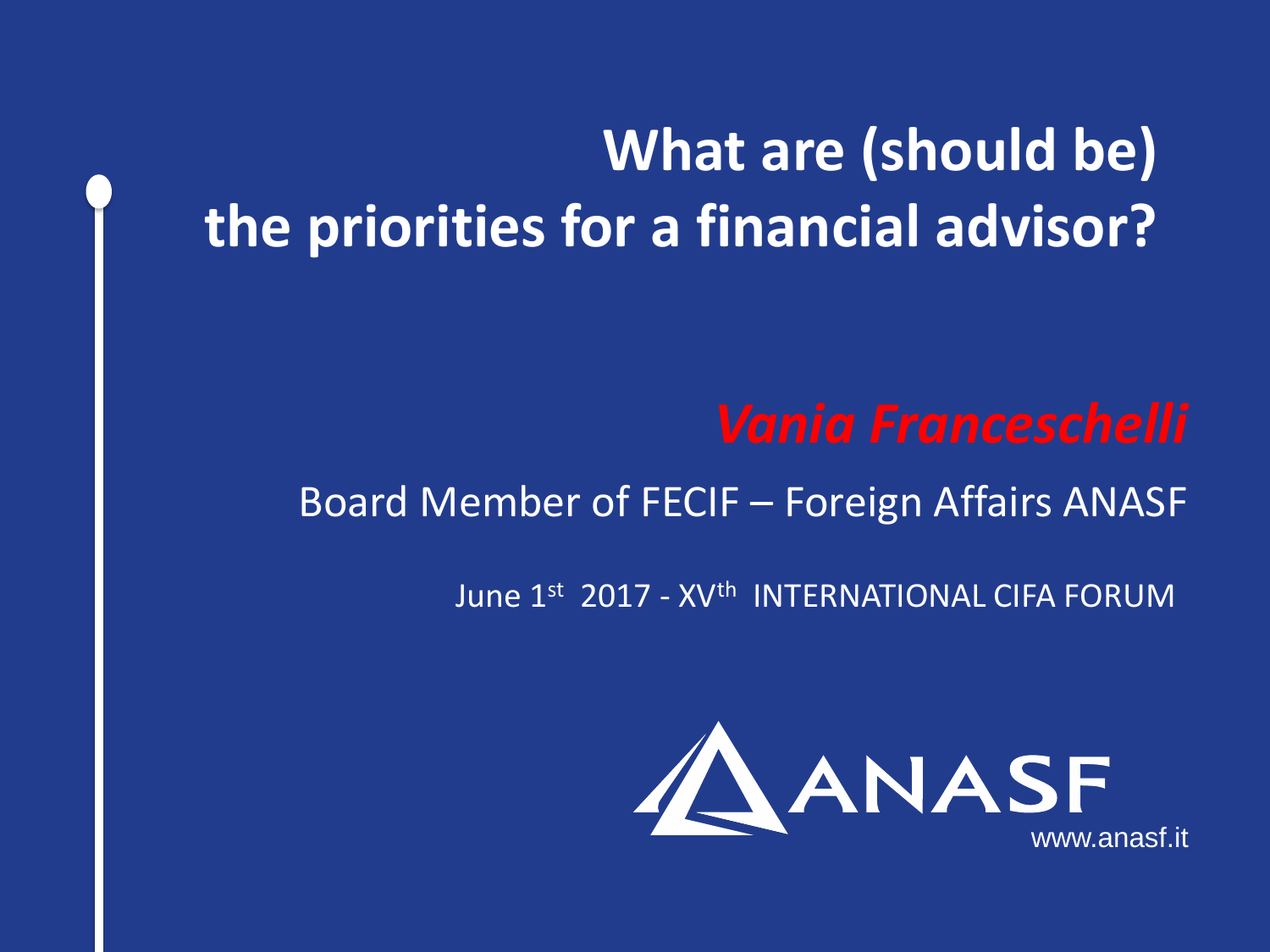# **A model for financial advisors: top priorities**

### **Phase 1. First contact** with the investor

- *Mission:* establishing the client and personal financial advisor relationship
- *Outcome:* trust, engagement, accountability and financial education

**Phase 2.** Gathering client data and determining **goals and expectations**

- *Mission:* defining a personalized and life-cycle wealth management plan
- *Outcome:* personal financial plan + investment recommendations
- **Phase 3. Monitoring** the financial plan and the client-financial advisor relationship

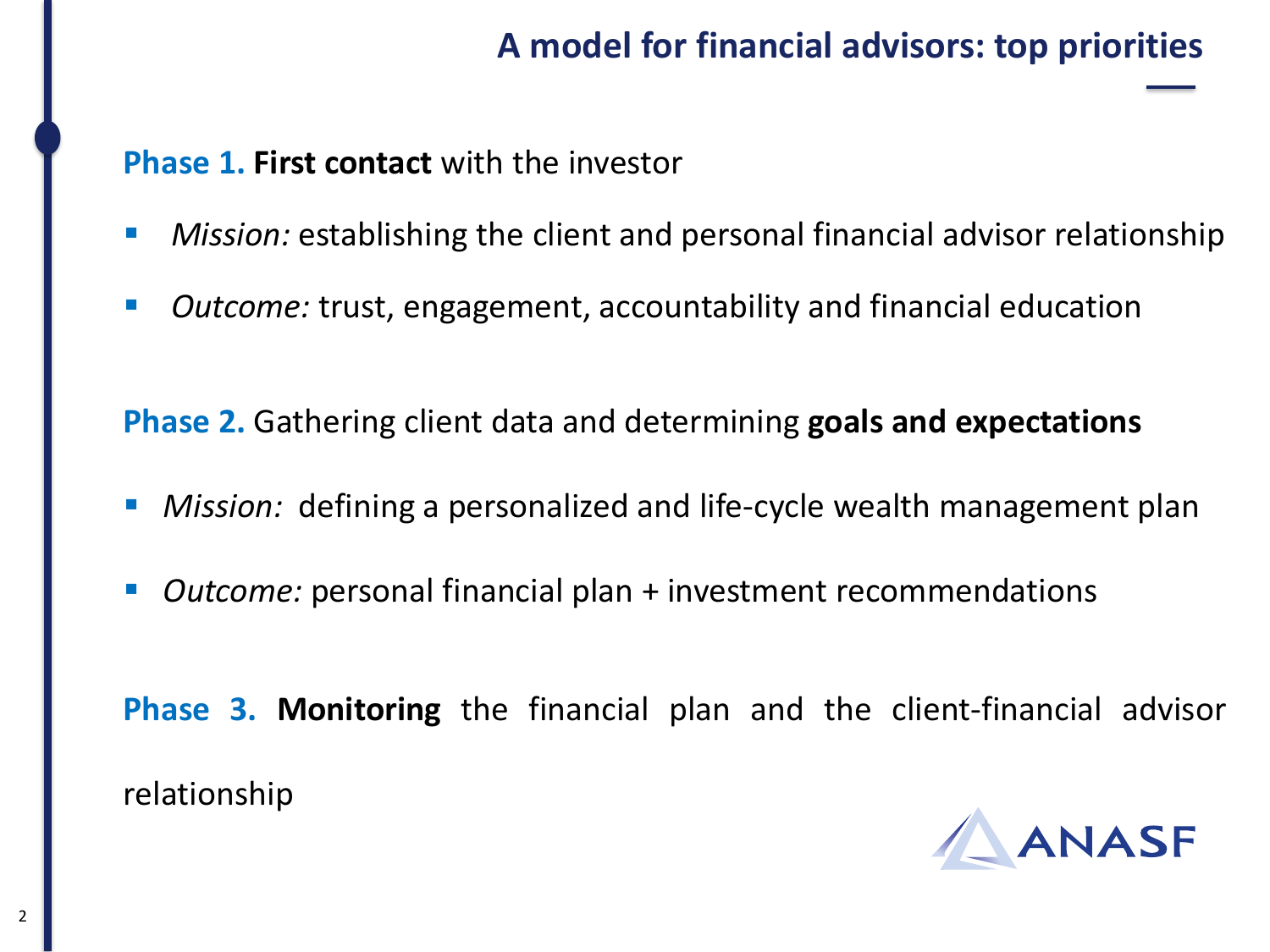# **Investment advice: tailoring the service**

**Let investment advice = the provision of <b>personal** recommendations to a client in respect of one or more transactions relating to financial instruments

**Tailoring the service: investor profiling**

- $\rightarrow$  Suitability assessment:
	- knowledge and experience in the investment field
	- **personal financial situation (with a focus on loss aversion)**

**+**

**=**

**+** 

■ investment objectives (including risk tolerance)

investment services and financial instruments suitable for the investor

 **Suitability report** specifying the advice given and how that advice meets the preferences, objectives and other characteristics of the investor



tailored for you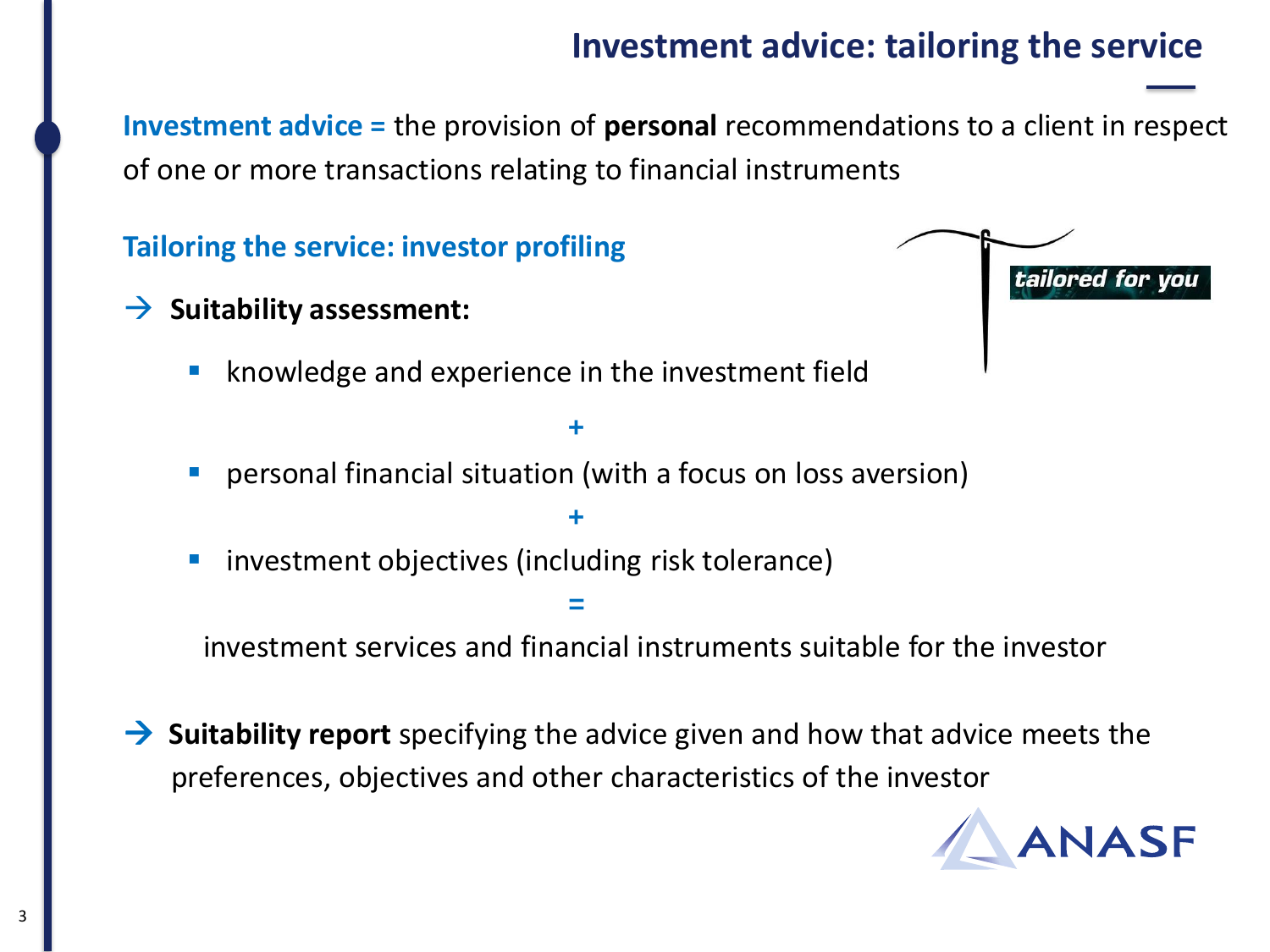# **Monitoring the financial plan and the client-financial advisor relationship**

**Le principality and sympathy are key components of the client-financial advisor relationship and the real source of value for our job**

#### **Some investor's key questions:**

- $\checkmark$  What about my personal situation (family, job, health ...)? Has it changed?
- ✓ What about the general economic landscape? What about the markets?
- $\checkmark$  What about my investments? Are they perfoming? Do they meet my needs and expectations?

### **The role of the financial advisor:**

- Holding strategy or need for portfolio rebalancing?
- Financial education: enhancing financial literacy and comprehension
- Life-cycle perspective and wealth management solutions

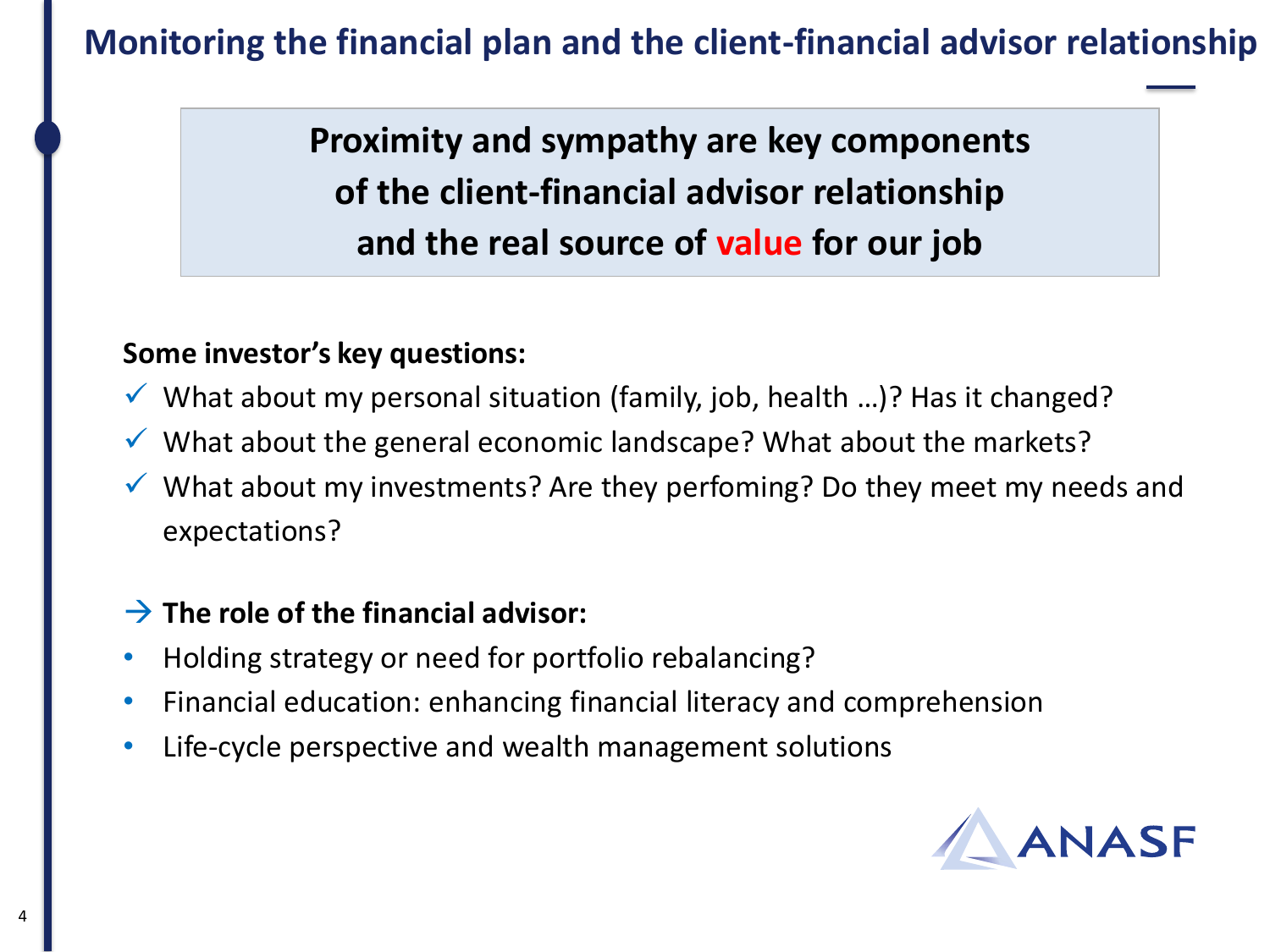# **Trying to define who is the financial advisor …**

#### **Neither generalist, nor specialist:**

The need for a holistic view: financial advisors do not need to be savvy in everything. What we really need is the ability to listen, understand and envisage tailored-solutions

## **in other words the ability of … being human**

#### **Fighting roboadvice? Human vs. machine?**

Trust enhancement and financial engagement do not require a fight between human and robot advisors **FinTech and big data** analytics as supporting tools for financial advisors and investors

# **= robo-for-advisor**



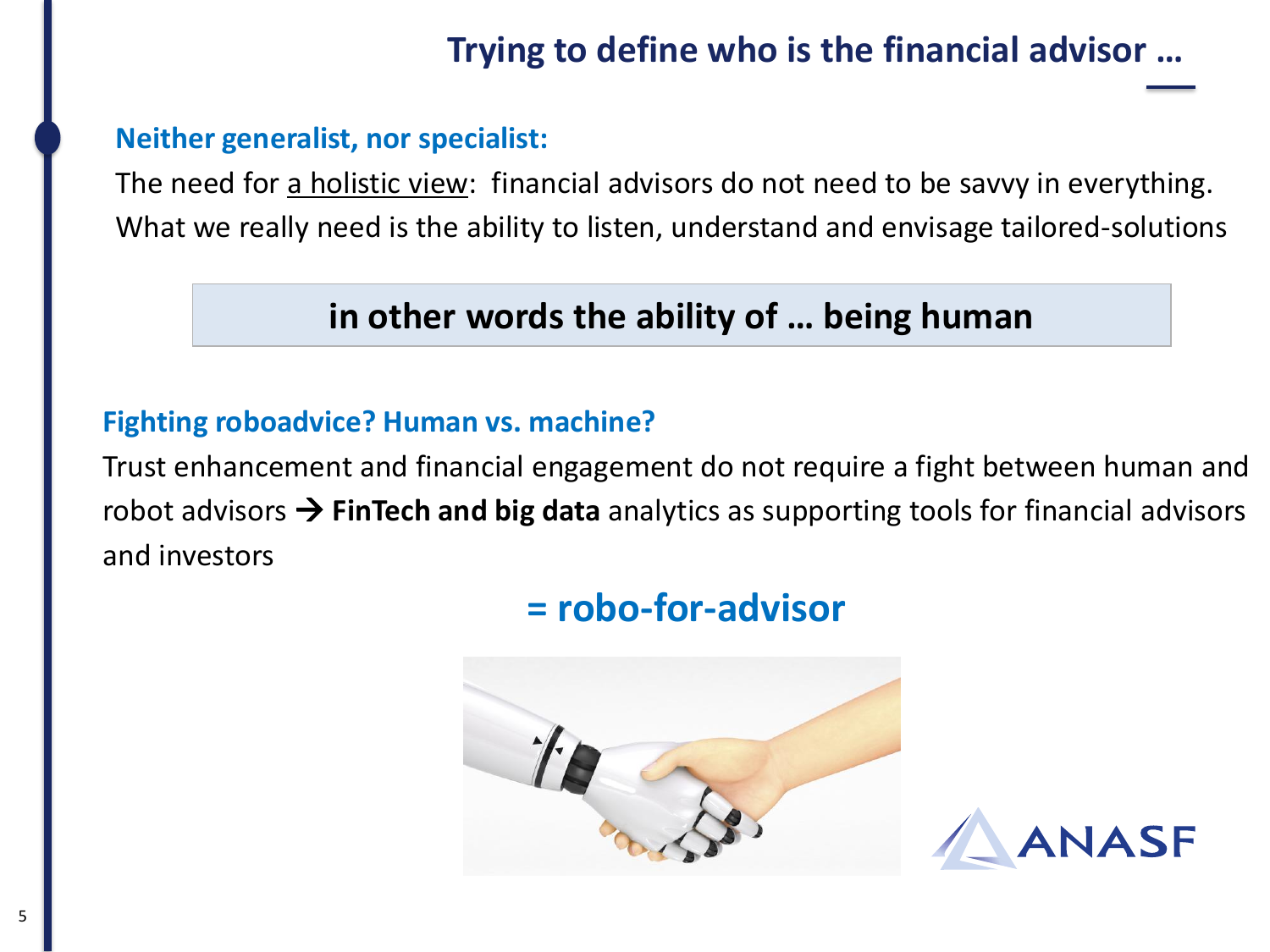## **The social value of financial advice**

# **Financial advice has both an economic and a** *social* **value**

- **Financial education**
- **E** Investor protection (granted by the Italian Constitution)

 $\rightarrow$  Financial advice is a full-fledged service aimed at offering personalised and integrated solutions (investment management, tax planning, retirement, family and health protection …)